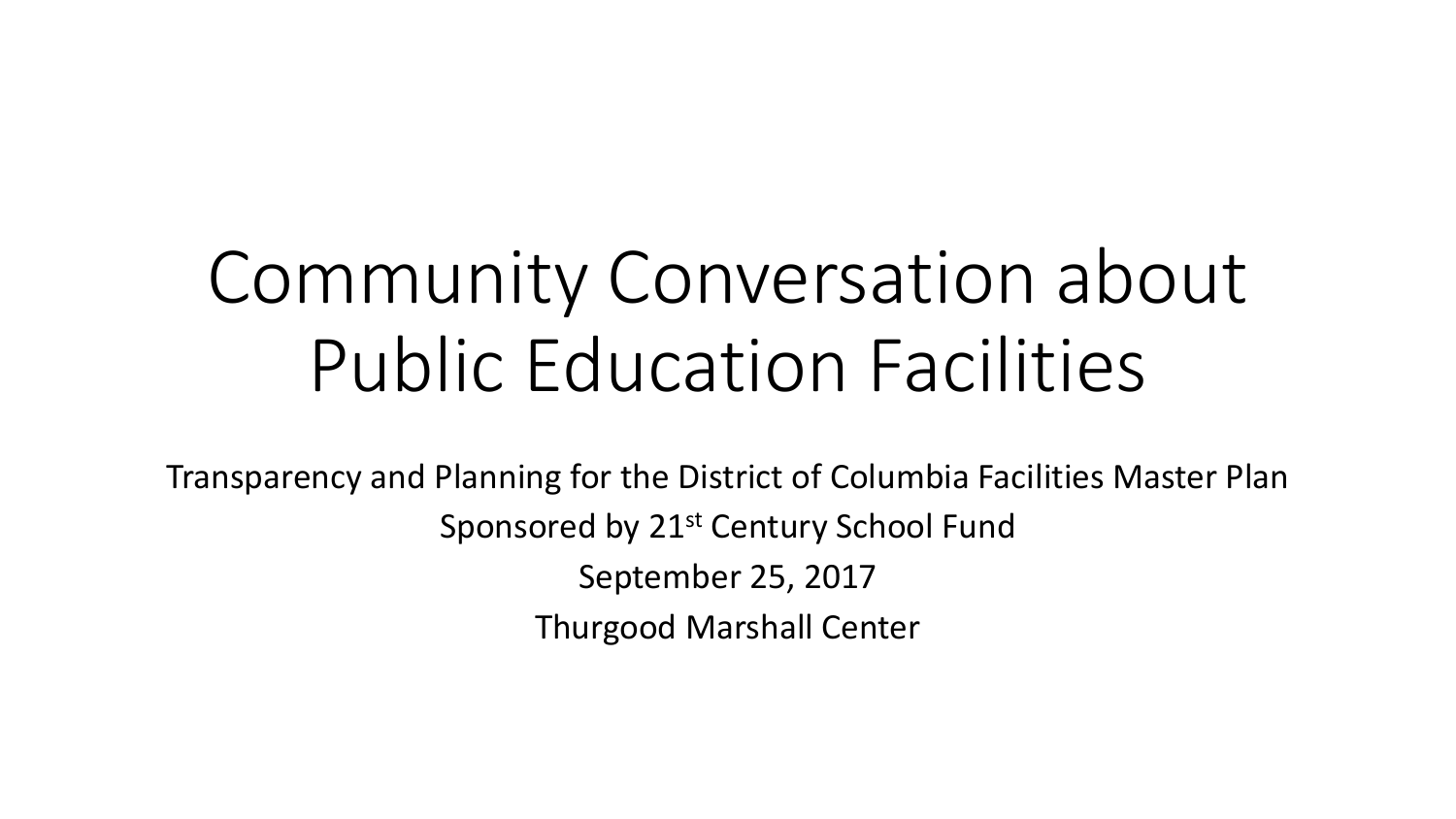# Tonight's Agenda

- Welcome and Introductions
- Review of PACE Act
- Review of DME's Guidance to LEAs
- Issues raised in 21CSF memo
- Fiscal Issues
- Discussion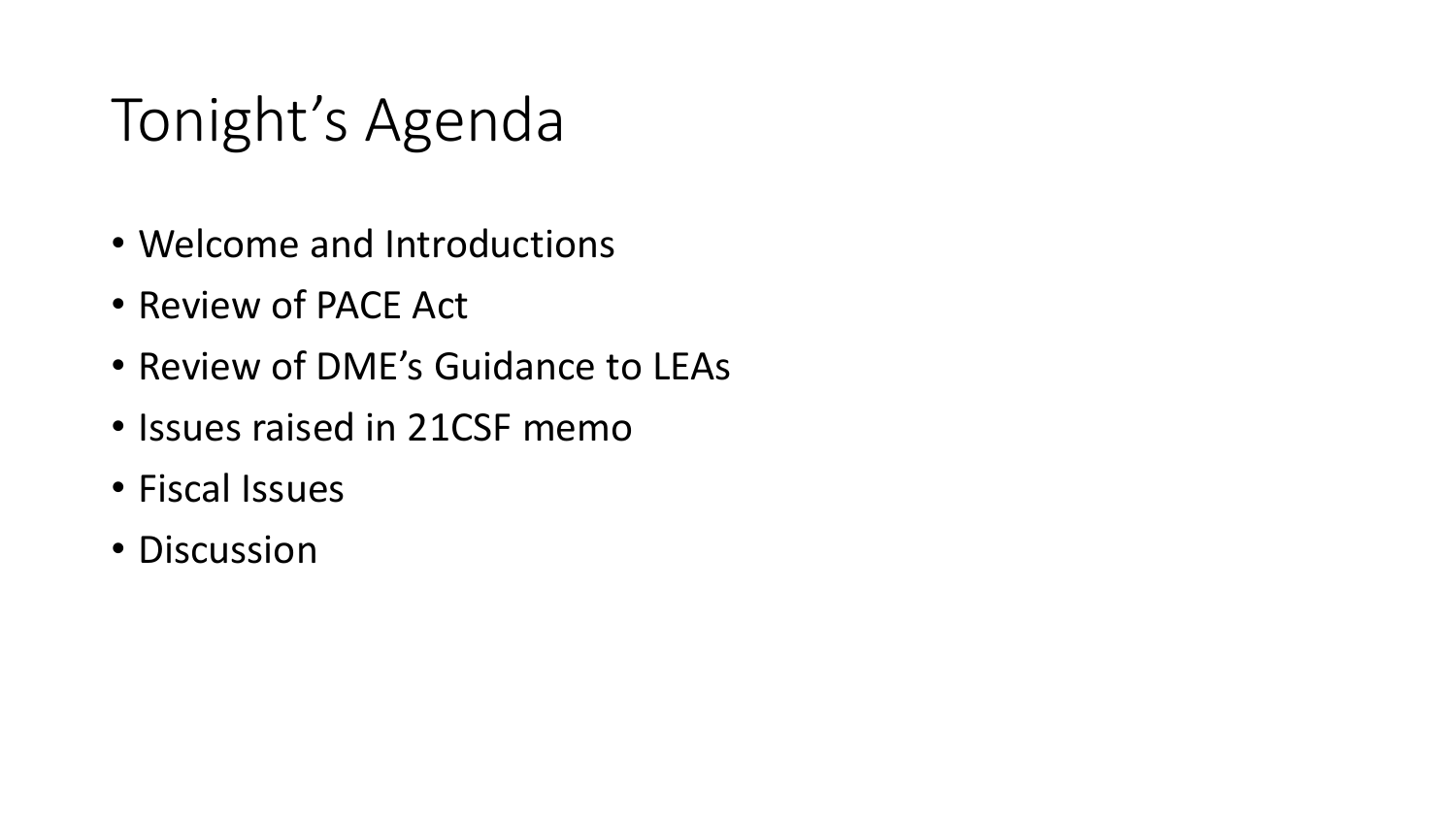### The Information Asymmetry Problem

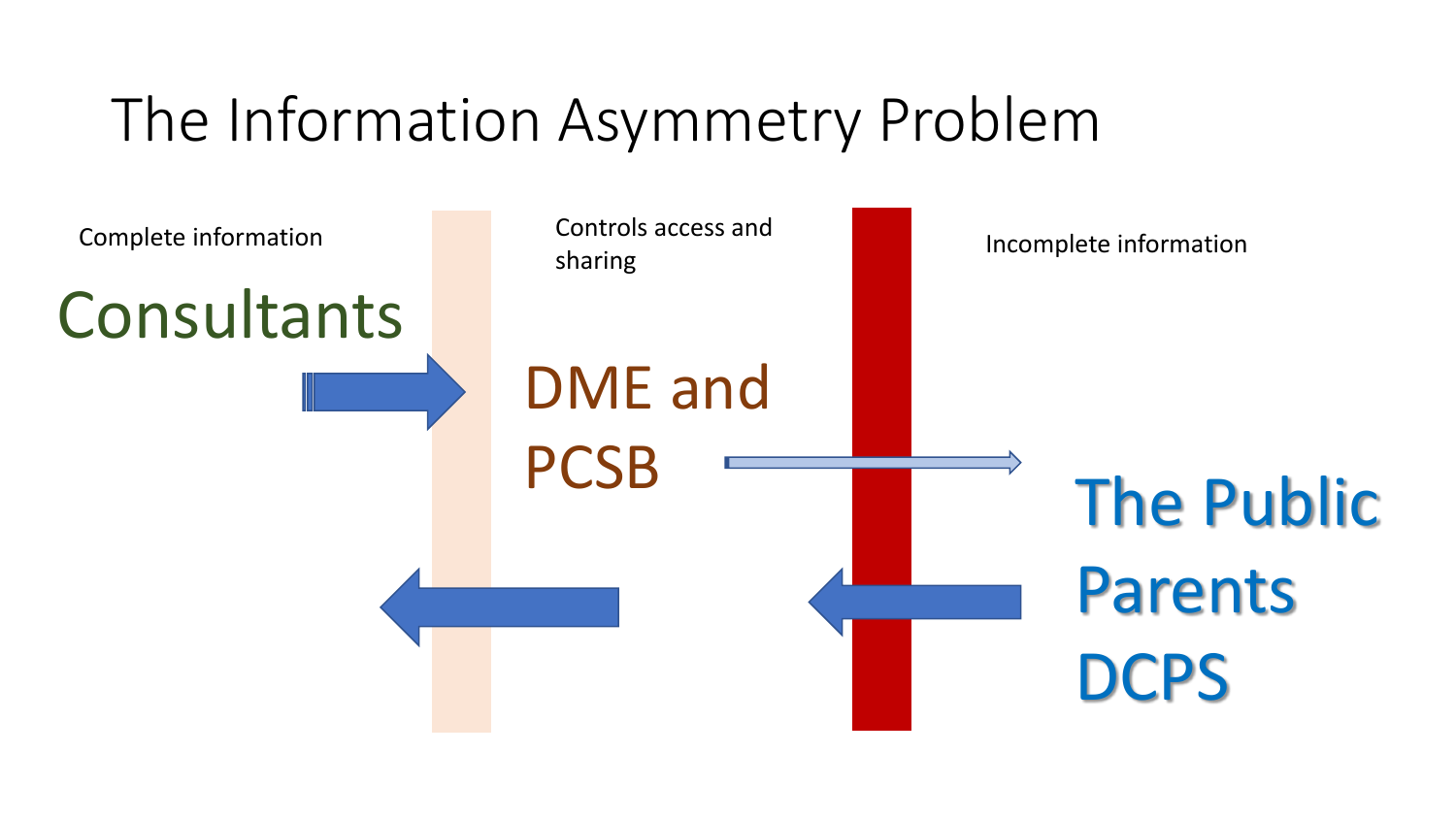#### PACE Act December 21, 2016

**Planning Actively for Comprehensive Education Facilities Amendment Act of 2016 (PACE)**

"Amends the School Based Budgeting and Accountability Act of 1998 to require a 10-year Master Facilities Plan that considers the facility planning needs of each local education agency in the District of Columbia, and to amend the requirements for the formulation of the 6-year District of Columbia Public Schools capital improvement plan."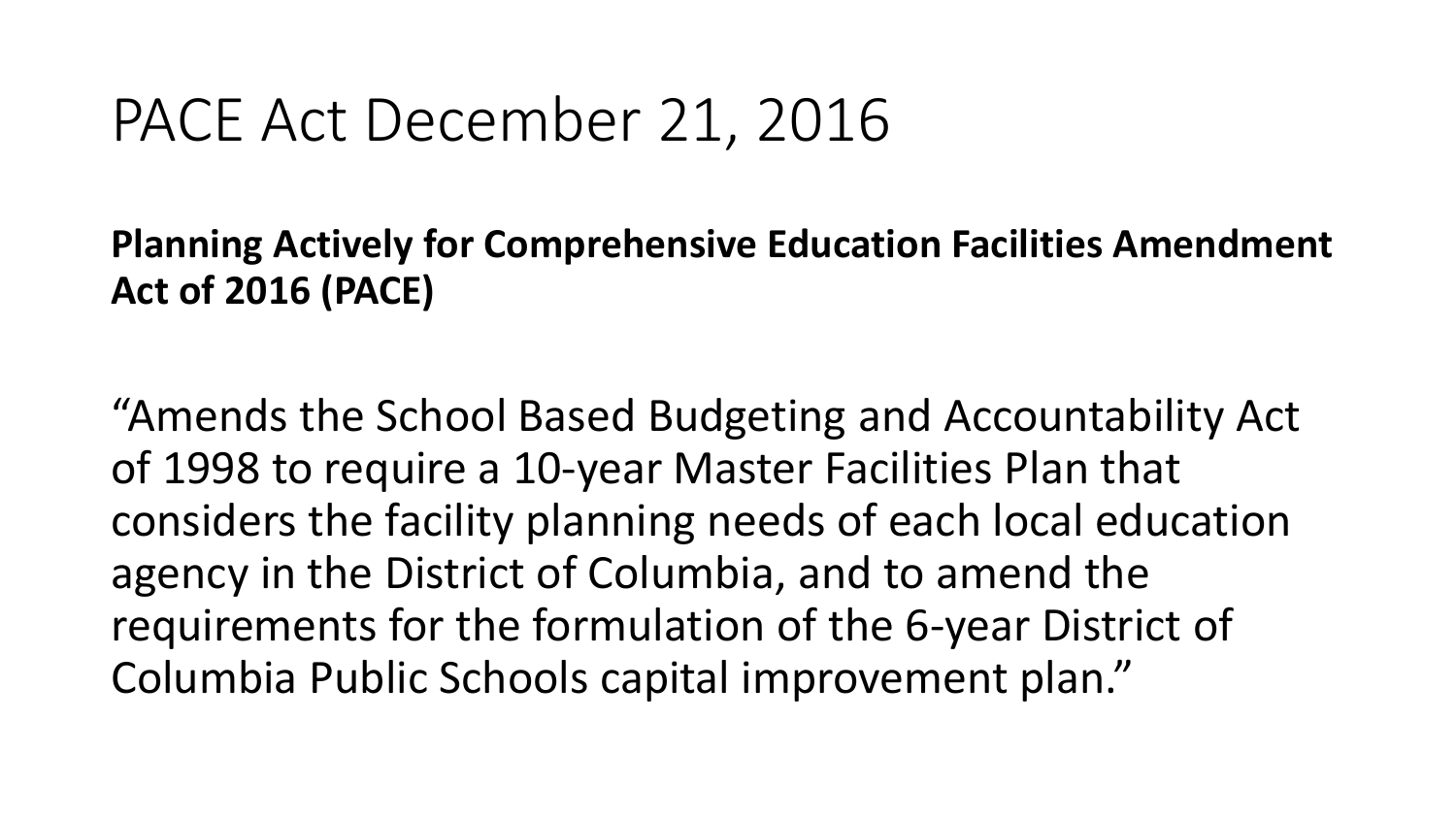# Specifics of the information asymmetry

| <b>Consultant</b>                                                                   | <b>DME/PCSB</b>                                                                    | <b>Public and Parents</b>                                                          |
|-------------------------------------------------------------------------------------|------------------------------------------------------------------------------------|------------------------------------------------------------------------------------|
| <b>DCPS</b> school facilities<br>assessments                                        | DCPS school facilities assessments                                                 | DCPS school facilities assessments                                                 |
| <b>PCS Public school facilities</b><br>assessments                                  | <b>PCS Public school facilities</b><br>assessments                                 | <b>PCS Public school facilities</b><br>assessments                                 |
| <b>PCS Private school facilities</b><br>assessments (if volunteered-<br>paid by DC) | <b>PCS Private school facilities</b><br>assessments (if volunteered—paid by<br>DC) | <b>PCS Private school facilities</b><br>assessments (if volunteered-paid by<br>DC) |
| DCPS projections by school                                                          | DCPS projections by school                                                         | DCPS projections by school                                                         |
| PCS projections by school                                                           | PCS projections by school (Controlled<br>by PCSB)                                  | PCS projections by school                                                          |

Assessments include: school quality, facility adequacy (condition), appropriate spaces (design), safety, utilization, and healthy. Appendix C of July 19, 2017 DME Guidance Letter.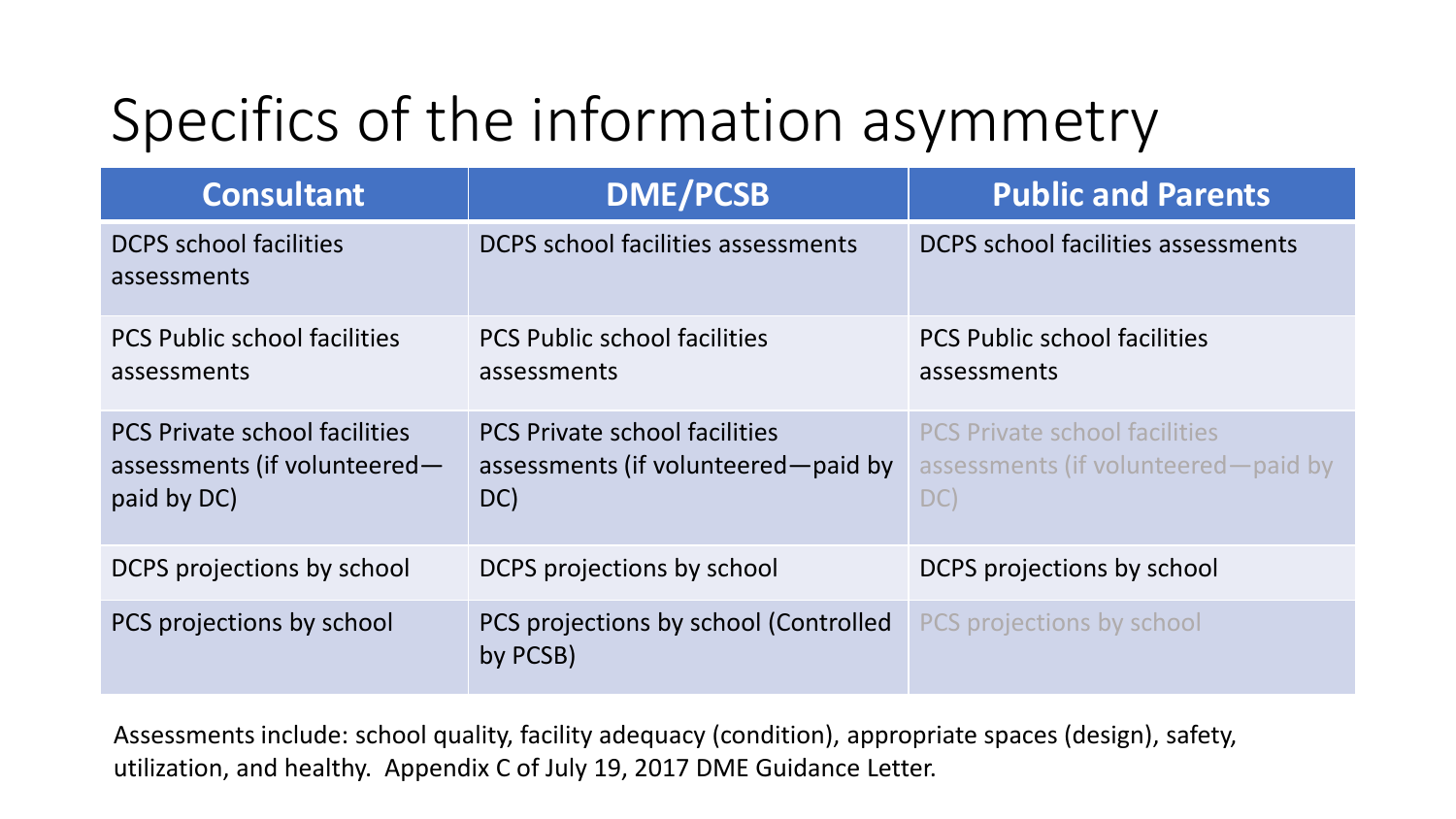## Why information asymmetry matters

#### 10-Year Facilities Master Plan will:

- Examine processes and challenges to securing facilities
- Recommend how to align across sectors
	- Population growth
	- LEA growth plans
	- Availability of educational facilities
- Address under and over utilized facility space and creative financial mechanisms to secure future space
- Identify areas with need for more public school seats • From Sept 22, 2017 DME response letter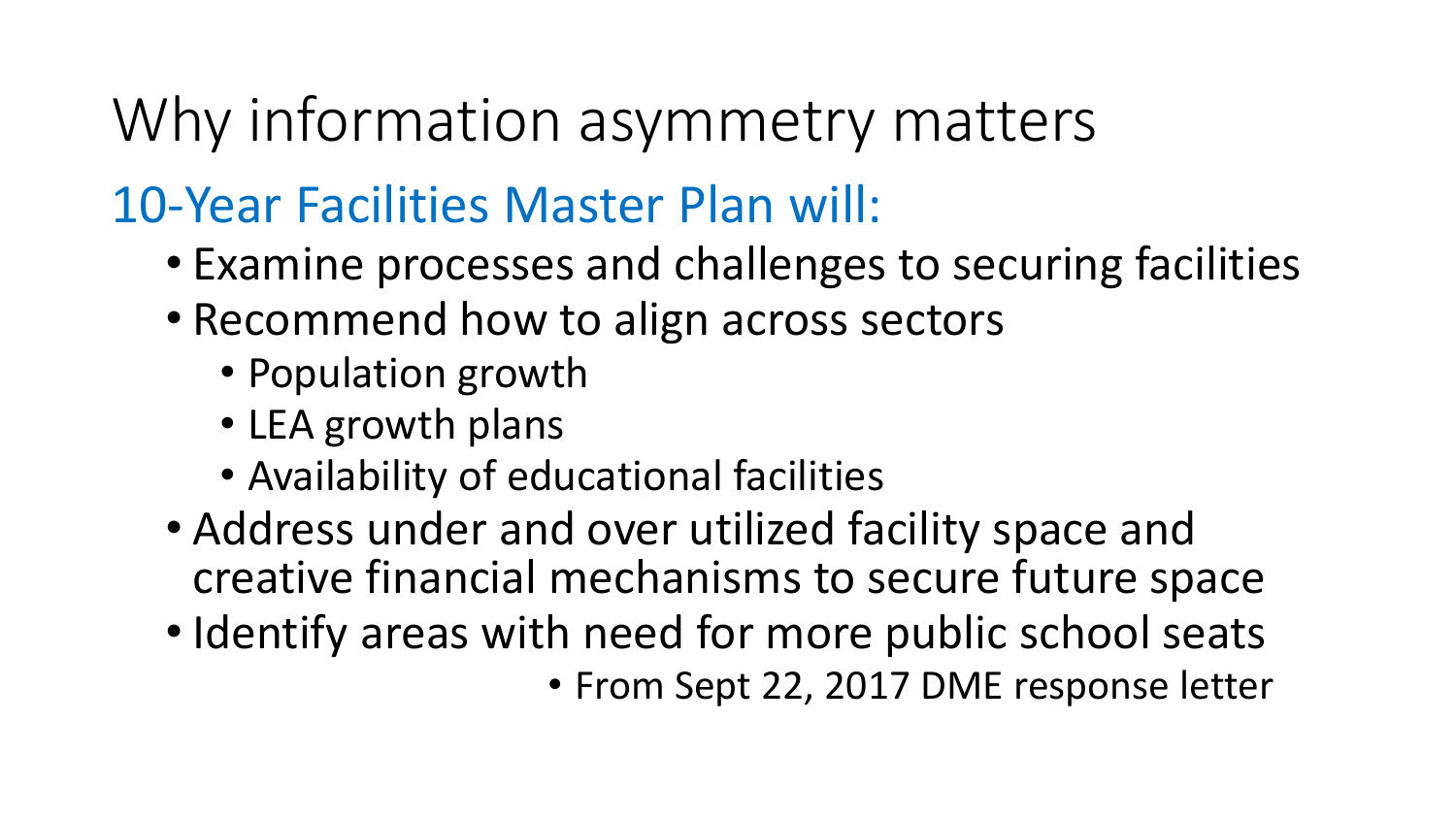### Fiscal Issues

- We do not have good data to assess funding vs. need. The FAR report doesn't clearly delineate charter facility costs, so we do not know who is getting too little or too much.
- We cannot allocate resources well if we do not have better sense of current facility conditions.

|                                                                | <b>FY 2018</b> | <b>FY 2019</b>                                                        | <b>FY 2020</b> | <b>FY 2021</b> | <b>FY 2022</b> | <b>FY 2023</b>  | <b>6-yr Total</b>             |
|----------------------------------------------------------------|----------------|-----------------------------------------------------------------------|----------------|----------------|----------------|-----------------|-------------------------------|
| <b>DCPS Capital Improvement</b><br><b>Plan</b>                 |                | \$288,735,000 \$273,331,800 \$226,046,991 \$194,117,282               |                |                | \$96,913,675   |                 | \$242,810,000 \$1,321,954,748 |
| <b>Charter School Facilities</b><br><b>Allowance Estimates</b> |                | \$138,821,422 \$148,355,648 \$158,242,189 \$168,491,934 \$179,116,079 |                |                |                | \$190, 126, 136 | \$983,153,409                 |
| <b>TOTAL Capital/FA Outlay</b>                                 |                | \$427,556,422 \$421,687,448 \$384,289,180 \$362,609,216 \$276,029,754 |                |                |                |                 | \$432,936,136 \$2,305,108,157 |

FY18 non-residential facility allowance is \$3,193, with 2.2% increases to FY22, assumed 2.2% increase in FY23; total (PK-12 and adult) charter enrollment projected at 53,411 in FY2023.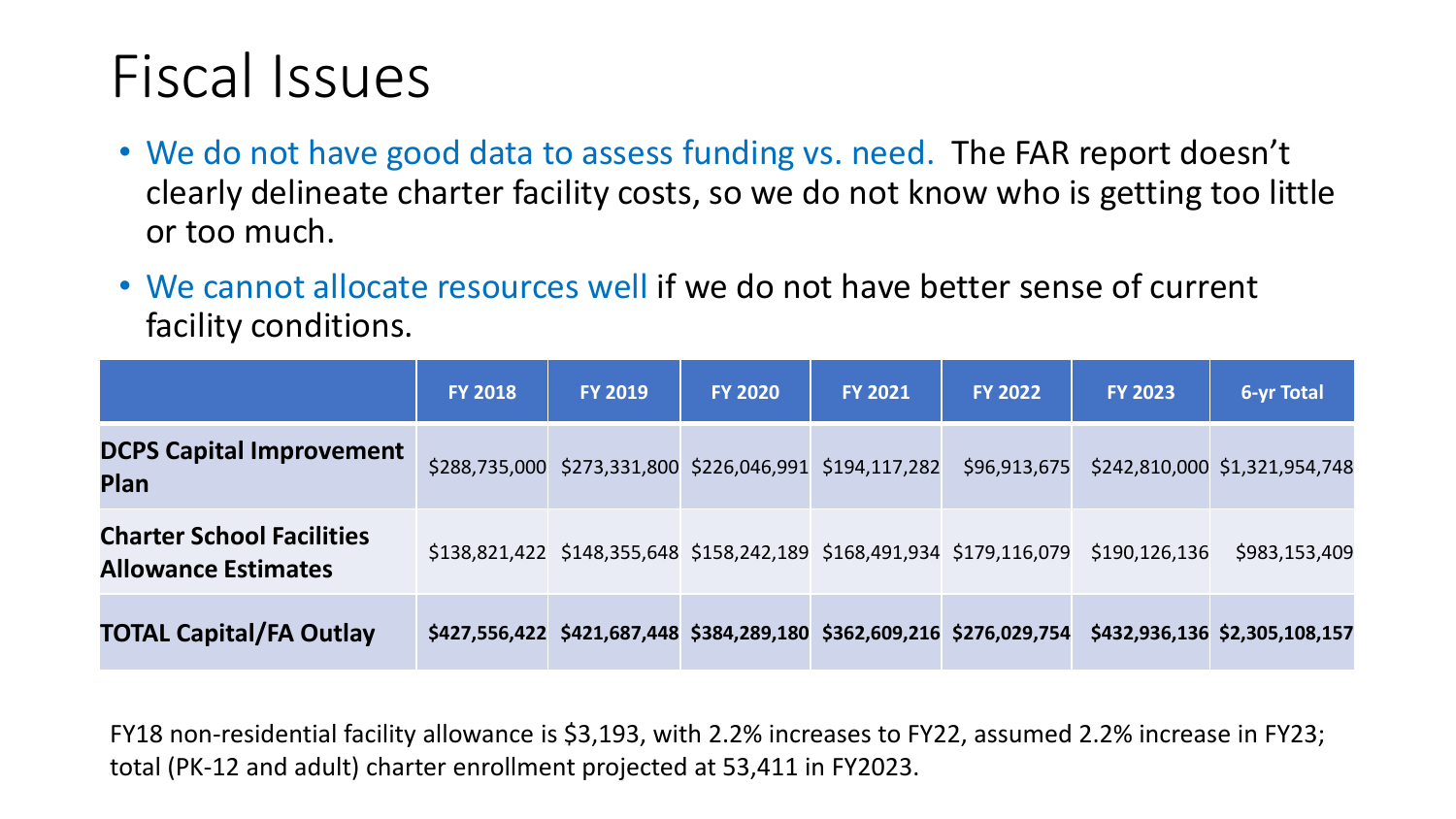# Equity Issues

- Charter schools often face challenges finding a suitable facility.
- Charter schools get the same amount per student regardless of need: It simply cannot be true that all schools have the same need per student.
- Some families are relegated to uncertainties of a lottery and are forced to separate their school choices from their residential choice.
	- How do charter schools compare to each other?
	- How do they compare to DCPS schools?
	- How do DCPS schools from one location to another compare?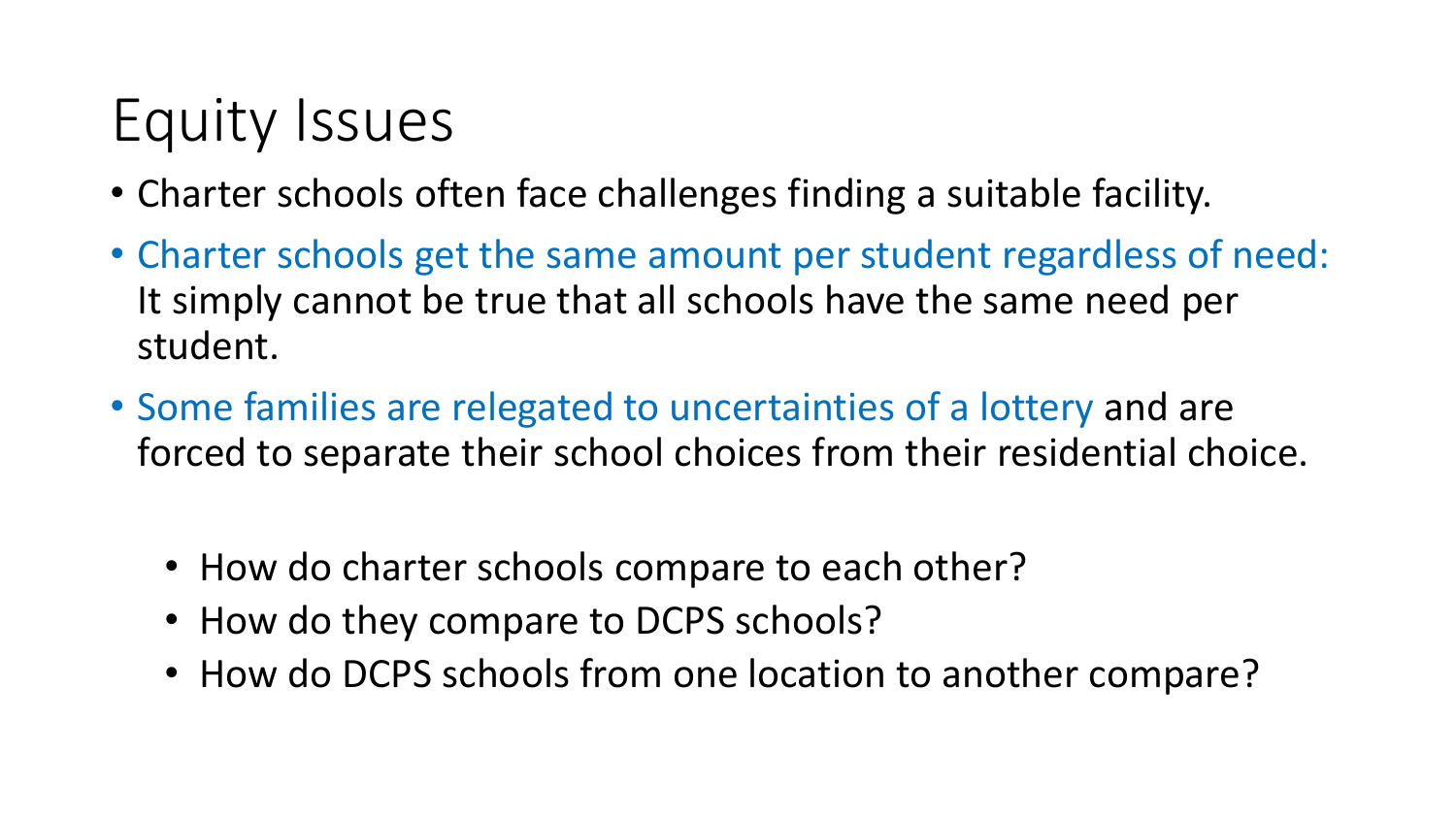#### Inequitable Access to By-Right DCPS Schools 2016-17

| <b>School</b>                                 | # Grade-Specific Students<br><b>Living In-boundary</b> | <b>SY16-17 Enrollment</b> | # In-boundary students<br>attending | % In-boundary | <b>Boundary Participation</b><br>Rate (%) | <b>Total # Public Schools</b><br><b>Attended by Students</b><br><b>Living in the Boundary</b> |  |
|-----------------------------------------------|--------------------------------------------------------|---------------------------|-------------------------------------|---------------|-------------------------------------------|-----------------------------------------------------------------------------------------------|--|
| <b>Bancroft ES at Sharpe</b>                  | 611                                                    | 530                       | 307                                 | 57.9          | 50.2                                      | 60                                                                                            |  |
| <b>Barnard ES</b>                             | 1323                                                   | 649                       | 442                                 | 68.1          | 33.4                                      | 94                                                                                            |  |
| <b>Brent ES</b>                               | 352                                                    | 404                       | 264                                 | 65.3          | 75.0                                      | 29                                                                                            |  |
| <b>Bruce Monroe ES at Park</b>                |                                                        |                           |                                     |               |                                           |                                                                                               |  |
| View                                          | 786                                                    | 473                       | 216                                 | 45.7          | 27.5                                      | 96                                                                                            |  |
| <b>Eaton ES</b>                               | 353                                                    | 477                       | 258                                 | 54.1          | 73.1                                      | 27                                                                                            |  |
| <b>Hendley ES</b>                             | 1902                                                   | 445                       | 381                                 | 85.6          | 20.0                                      | 127                                                                                           |  |
| Janney ES                                     | 718                                                    | 722                       | 675                                 | 93.5          | 94.0                                      | 20                                                                                            |  |
| Key ES                                        | 363                                                    | 397                       | 332                                 | 83.6          | 91.5                                      | 17                                                                                            |  |
| <b>Kimball ES</b>                             | 1008                                                   | 372                       | 274                                 | 73.7          | 27.2                                      | 107                                                                                           |  |
| Lafayette ES                                  | 768                                                    | 761                       | 671                                 | 88.2          | 87.4                                      | 25                                                                                            |  |
| <b>Mann ES</b>                                | 316                                                    | 379                       | 305                                 | 80.5          | 96.5                                      | $\delta$                                                                                      |  |
| Maury ES                                      | 508                                                    | 387                       | 306                                 | 79.1          | 60.2                                      | 67                                                                                            |  |
| <b>Moten ES</b>                               | 1177                                                   | 405                       | 265                                 | 65.4          | 22.5                                      | 106                                                                                           |  |
| Murch ES                                      | 507                                                    | 572                       | 428                                 | 74.8          | 84.4                                      | 30                                                                                            |  |
| <b>Nalle ES</b>                               | 865                                                    | 391                       | 223                                 | 57.0          | 25.8                                      | 111                                                                                           |  |
| <b>Patterson ES</b>                           | 959                                                    | 394                       | 269                                 | 68.3          | 28.1                                      | 101                                                                                           |  |
| Peabody ES/Watkins ES<br>Capitol Hill Cluster | 611                                                    | 667                       | 305                                 | 45.7          | 49.9                                      | 54                                                                                            |  |
| <b>Plummer ES</b>                             | 837                                                    | 391                       | 220                                 | 56.3          | 26.3                                      | 106                                                                                           |  |
| <b>Powell ES</b>                              | 738                                                    | 534                       | 267                                 | 50.0          | 36.2                                      | 69                                                                                            |  |
| <b>Stanton ES</b>                             | 1024                                                   | 520                       | 304                                 | 58.5          | 29.7                                      | 105                                                                                           |  |
| <b>Stoddert ES</b>                            | 408                                                    | 435                       | 349                                 | 80.2          | 85.5                                      | 28                                                                                            |  |
| <b>Thomas ES</b>                              | 1228                                                   | 409                       | 302                                 | 73.8          | 24.6                                      | 126                                                                                           |  |
| <b>Tubman ES</b>                              | 953                                                    | 542                       | 307                                 | 56.6          | 32.2                                      | 100                                                                                           |  |
| <b>Turner ES</b>                              | 1179                                                   | 484                       | 298                                 | 61.6          | 25.3                                      | 117                                                                                           |  |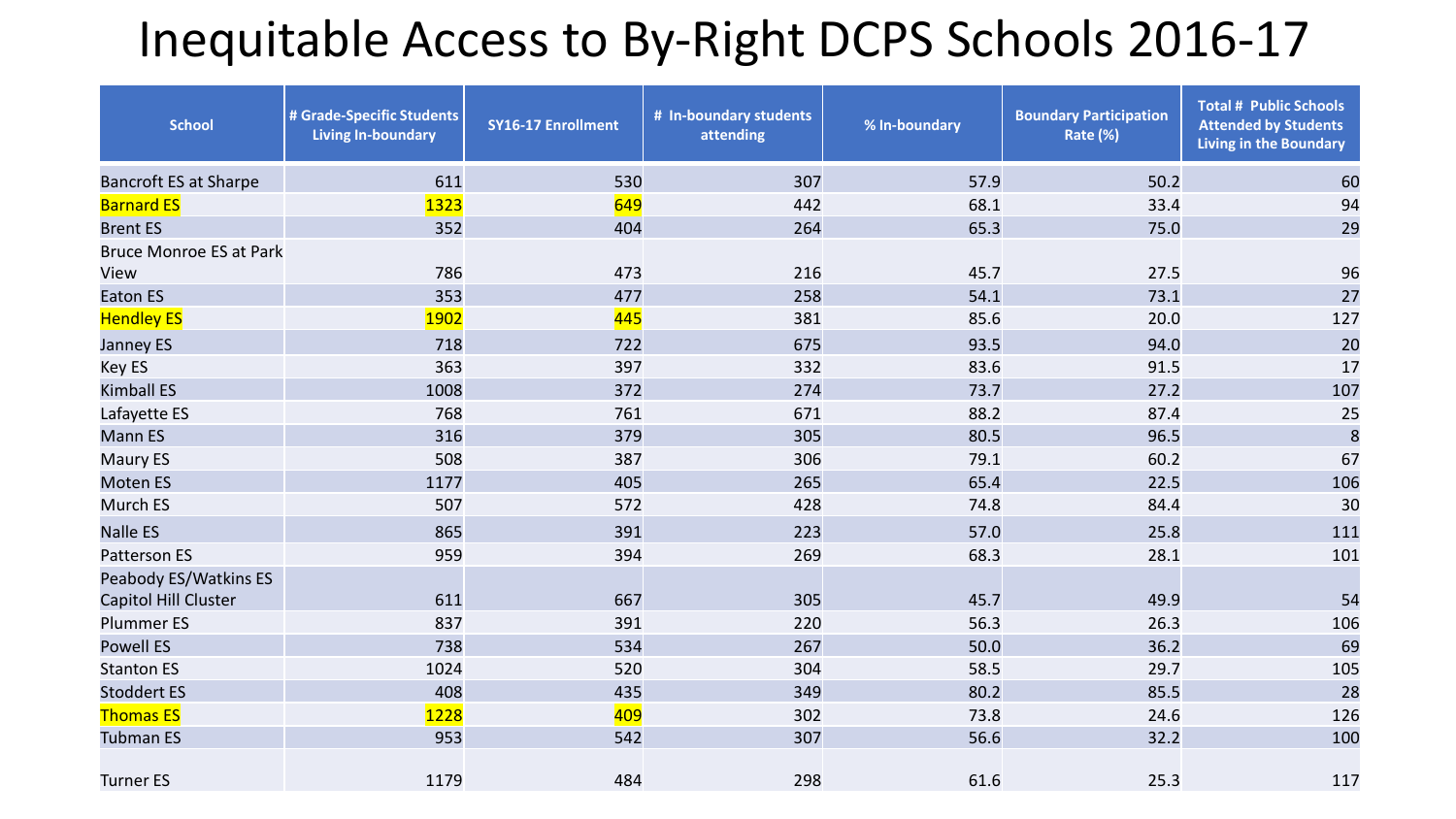# Without specifics it is not possible to:

- Equitably allocate capital funds, public space, or operating funds for facilities
	- Hidden plan or insufficient plan means everything is a fist fight, every school/sector for itself
- Exercise oversight over public decisions of City Council, Mayor, DCPS or PCSB
	- Hiding specifics makes it nearly impossible to provide positive oversight, results in just gotcha, too late to have oversight bring improvements
- Engage in an open or transparent planning process
	- When there is an imbalance in information access, the input, concerns, and ideas of those without information can be easily dismissed
- Secure input needed to come up with the best plans for complex and diverse interests
	- Most important, the plans for the City's public schools will be far better plans, if complete and transparent data and information are readily available to residents, local schools, all school operators, and families.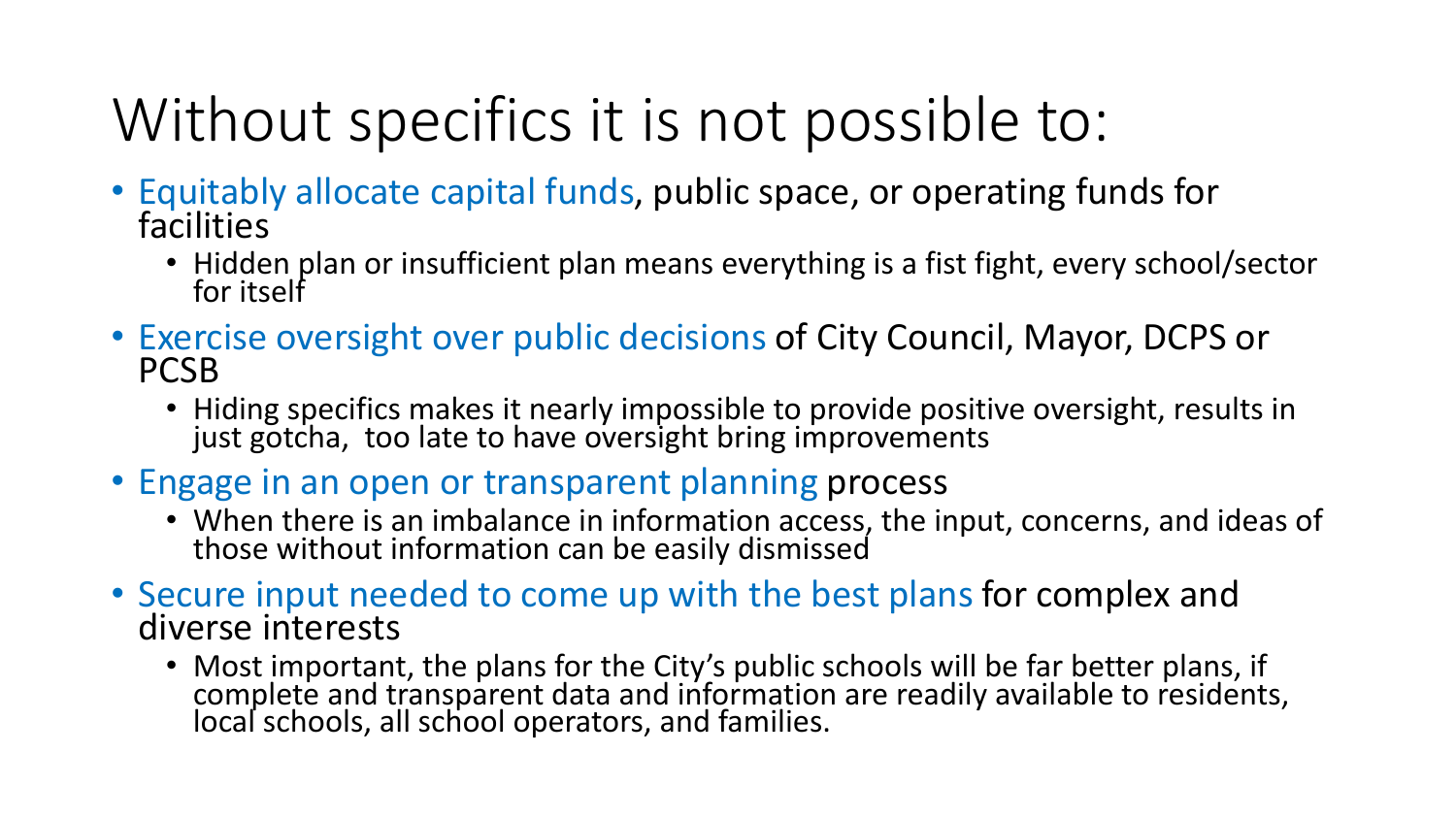### Need for Engagement on Enrollment Specifics

Assume 100,000 total public school students in FY2022.

|                              | <b>Based</b>                      |                 |                                                              |                 |  |
|------------------------------|-----------------------------------|-----------------|--------------------------------------------------------------|-----------------|--|
|                              | <b>on</b><br>what?<br><b>FY18</b> |                 | <b>FY22 Scenario A   FY22 Scenario B   FY22 Scenario C  </b> |                 |  |
| <b>DCPS</b>                  | 50,100 enrolled                   | 54,000 enrolled | 60,000 enrolled                                              | 65,000 enrolled |  |
| <b>Charter Schools</b>       | 43,700 projected                  | 46,000 enrolled | 40,000 enrolled                                              | 35,000 enrolled |  |
| <b>Facility Allotment \$</b> | \$140 million                     | \$160 million   | \$140 million                                                | \$122 million   |  |

**Scenario A** – DCPS meets its enrollment goal in [Capital Commitment enrollment goal #6](https://dcps.dc.gov/capitalcommitment)

**Scenario B** – DCPS fills current capacity (60,438).

Scenario C – DCPS fills current capacity AND [re-opens select DCPS closed facilities](https://dme.dc.gov/sites/default/files/dc/sites/dme/publication/attachments/Formerly Closed DCPS Facility Landscape_as of SY1617_FINAL_Updated July2017_0.pdf) and/or welcomes charters into DCPS.

Assume FY22 non-residential facility allotment is \$3,483 after continued 2.2% annual growth from \$3,193 in FY18.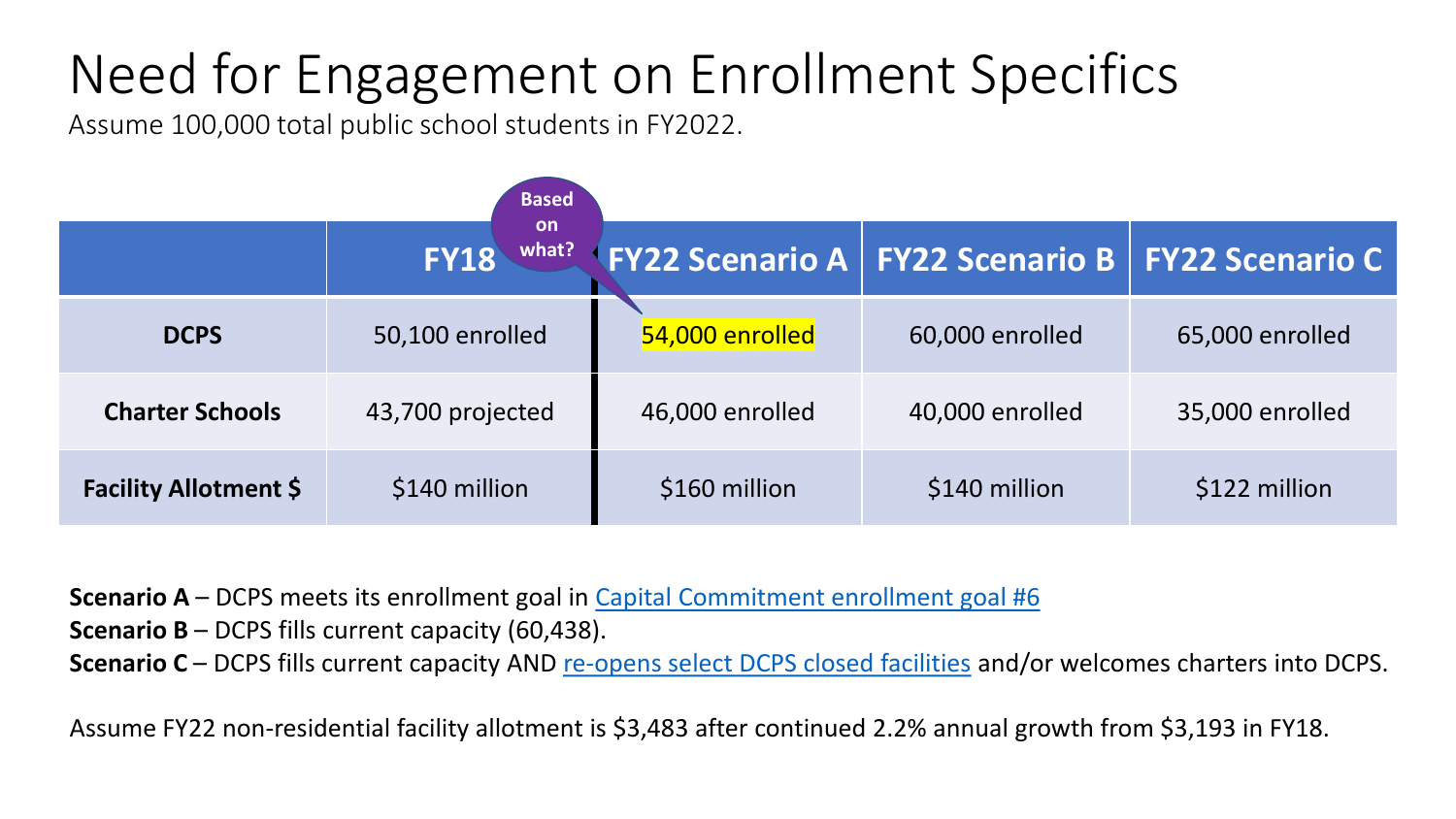# Need for Engagement on Capacity Specifics

|                               | 2016-17<br>Capacity (1)                                            | 2016-17<br><b>Enrollment (3)</b> | <b>Excess/Under</b><br><b>Capacity</b> |
|-------------------------------|--------------------------------------------------------------------|----------------------------------|----------------------------------------|
| <b>DCPS PK3-12</b>            | 60,445                                                             | 47,431                           | 13,210                                 |
| <b>DCPS Adult</b>             | Adults are co-<br>located with<br>HS; included in<br>PK3-12 totals | 1,079                            |                                        |
| <b>Total DCPS</b>             | 60,641                                                             | 48,510                           | 12,131                                 |
| <b>PCS PK3-12</b>             | 45,988                                                             | 38,194                           | 7,794                                  |
| PCS Adult (2)                 | 5,097                                                              | 3,297                            | 1,800                                  |
| <b>Total PCS</b>              | 51,085                                                             | 41,491                           | 9,594                                  |
| <b>Total PK3-12 and Adult</b> | 111,726                                                            | 90,016                           | 21,725                                 |

- **Why would D.C. residents or parents want new schools opened or expanded if there are 21,514 seats of excess capacity in DCPS and PCS schools?**
- Why would D.C. think it was fiscally sound to keep opening new schools?
- Which schools are proposing to open or expand? Why?
- What specifically is planned for under-utilized DCPS and PCS space?
- What are the school quality improvement proposals that will attract and keep students in underutilized schools?

(1) DME Citywide Fact Sheet 2016-17, permanent capacities, includes schools in construction 2016-17, but excludes DCPS portables, swing space and DCPS closed school capacity; (2) PCS Adult includes Academy of Hope, Briya, Carols Rosario, Community College Prep, and Goodwill Excel Center. Maya Angelou, which serves adults **and** school age children, is in PCS PK3-12 category. (3) OSSE 2016-17 Audit.